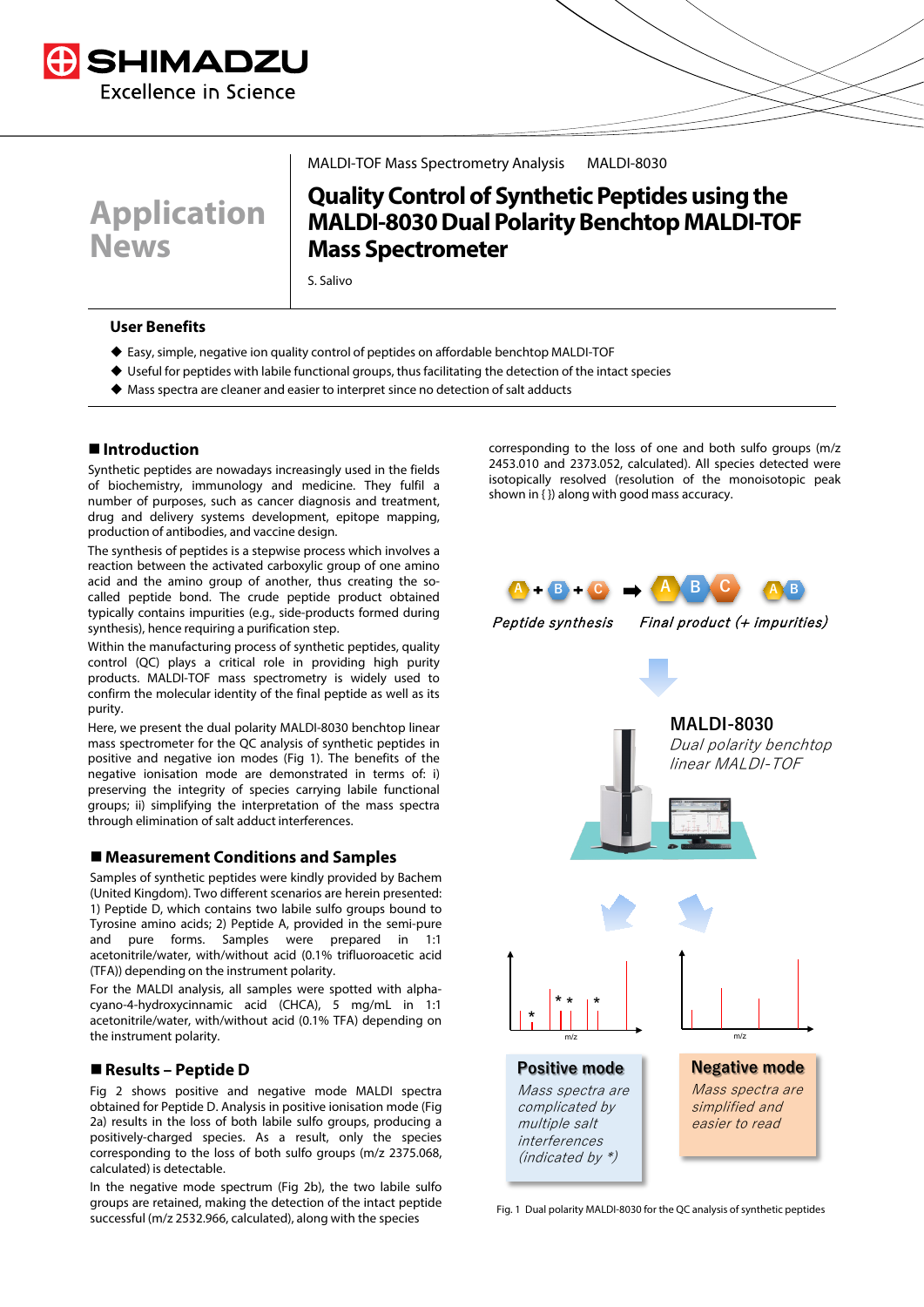

Fig. 2 a) Positive mode MALDI spectrum of Peptide D: only the species corresponding to the loss both sulfo groups was detected. b) Negative mode MALDI spectrum of Peptide D: the intact species is successfully detected, along with the species corresponding to the loss of one and both sulfo groups. Exact calculated monoisotopic masses are provided in the left hand-side inset. Resolution of the detected monoisotopic peaks are shown in { }.

#### **Results – Peptide A**

Peptide A was provided in the semi-pure and pure forms following sequential stages of purification of the crude product. The semi-pure is an intermediate form which still contains a significant amount of impurities. Fig 3a shows the positive mode MALDI spectrum of Peptide A (semi-pure). As it can be observed, the spectrum interpretation is complicated by the presence of salt (sodium and potassium) adducts of both impurities and final product.

In contrast, the negative mode MALDI spectrum looks cleaner and easier to interpret due to the absence of salt adducts (Fig 3b). The final peptide was detected successfully in both modes with good mass accuracy.

Similar considerations are applied to the pure form of Peptide A (Fig 4). Again, a significant reduction in the salt adducts of the target peptide product in the negative mode spectrum result in a cleaner spectrum.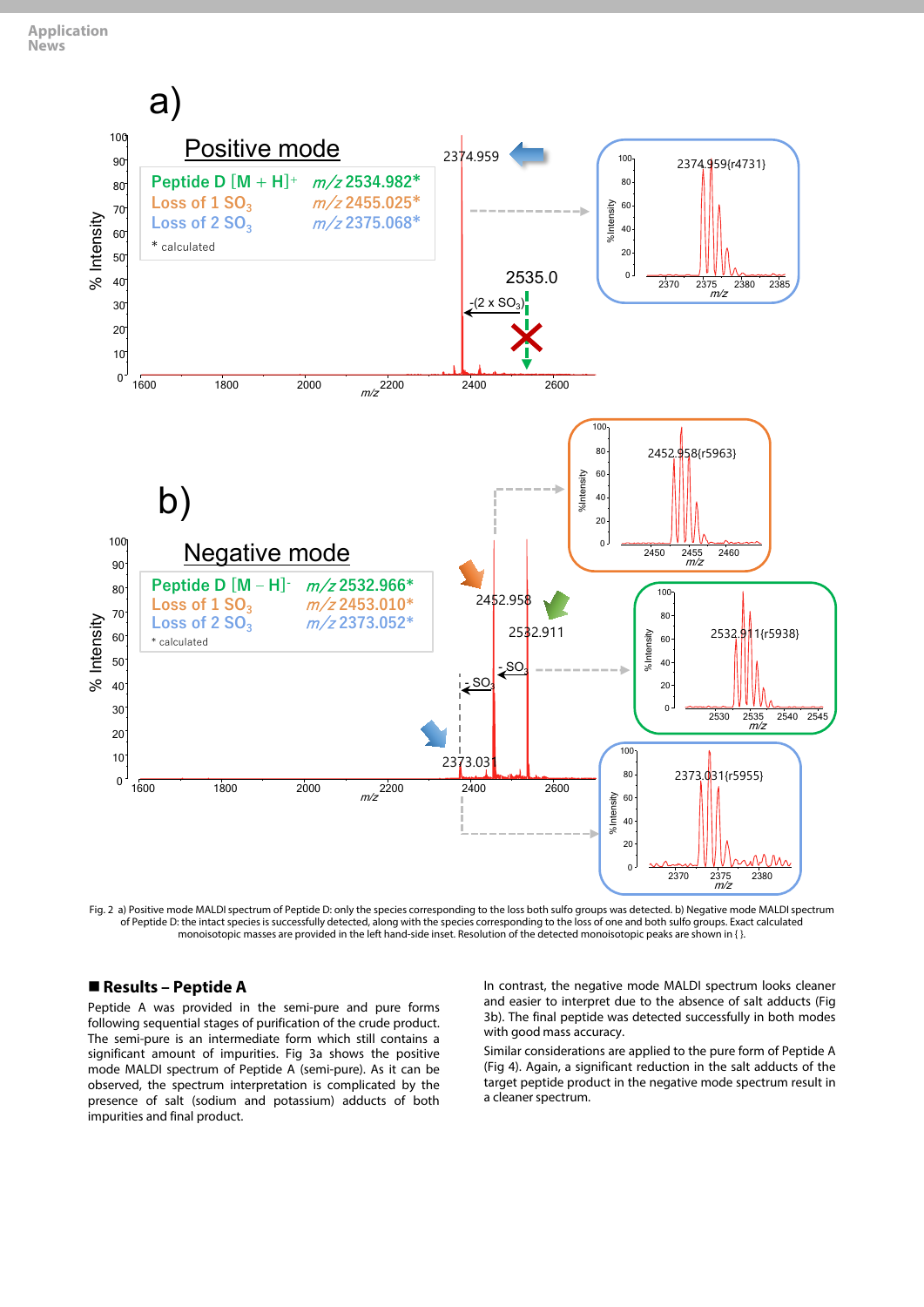



Fig. 3 a) Positive mode MALDI spectrum of Peptide A (semi-pure): the spectrum interpretation is complicated by the salt adduct signals of both impurities and final peptide. b) Negative mode MALDI spectrum of Peptide A (semi-pure): the spectrum interpretation is easier thanks to the absence of salt adduct signals.